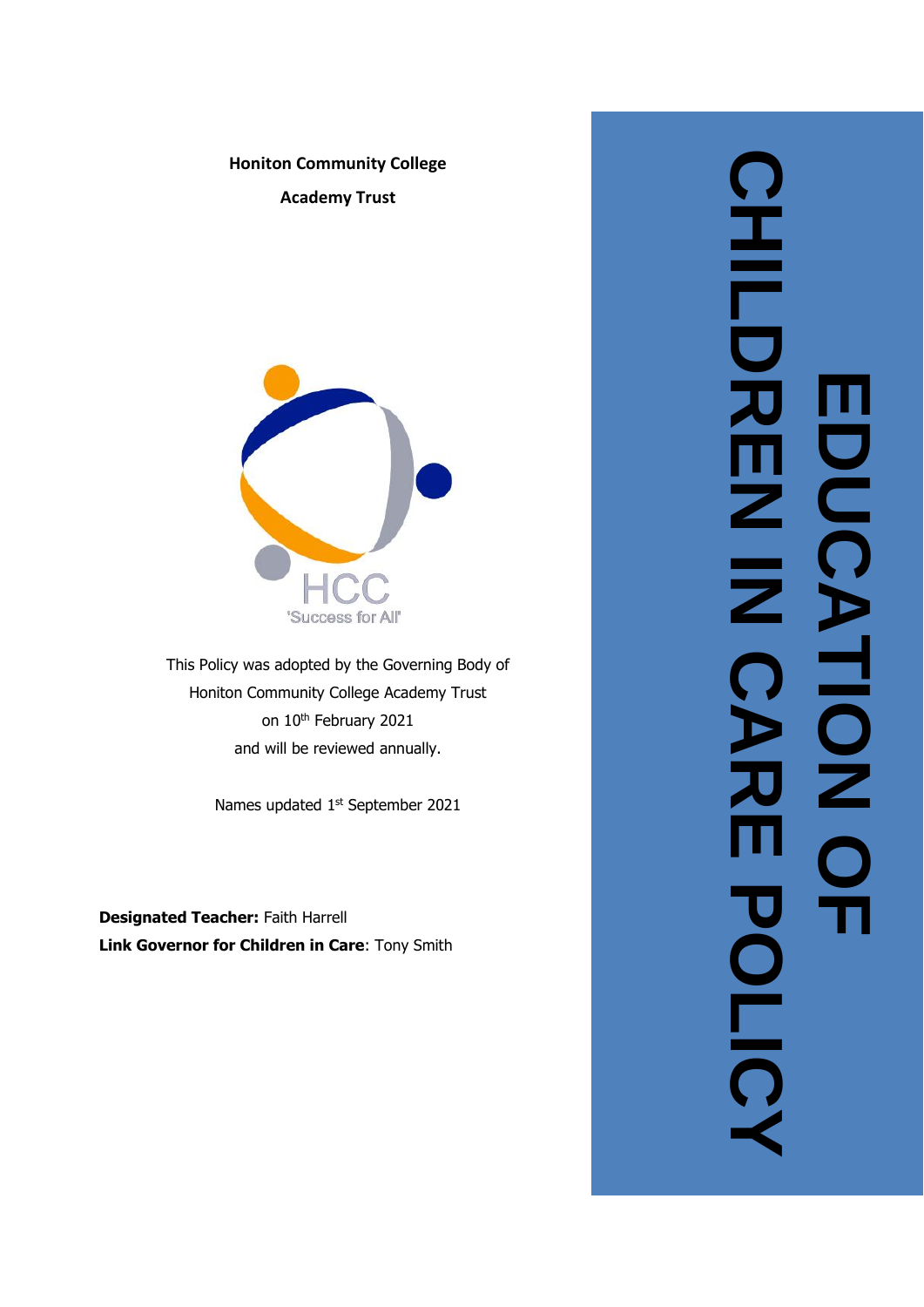# This policy is based on the Devon County Council Model Policy February 2019

### **Contents**

| <b>Section</b>                                        | Page                    |
|-------------------------------------------------------|-------------------------|
| <b>Rationale</b>                                      | 3                       |
| <b>College Leadership Responsibilities</b>            | 4                       |
| <b>Admissions and transitions</b>                     | 5                       |
| <b>College Attendance</b>                             | 5                       |
| <b>Exclusion</b>                                      | 6                       |
| <b>Personal Education Plans (PEPs)</b>                | 6                       |
| <b>College Trips and Special Activities</b>           | 6                       |
| Definition - who are our Children in Care?            | $\overline{\mathbf{z}}$ |
| Definition - who are our Children Previously in Care? | $\overline{\mathbf{z}}$ |
| <b>Legal Framework</b>                                | 7                       |
| <b>Related Documentation</b>                          | 8                       |
| <b>Complaints</b>                                     | 8                       |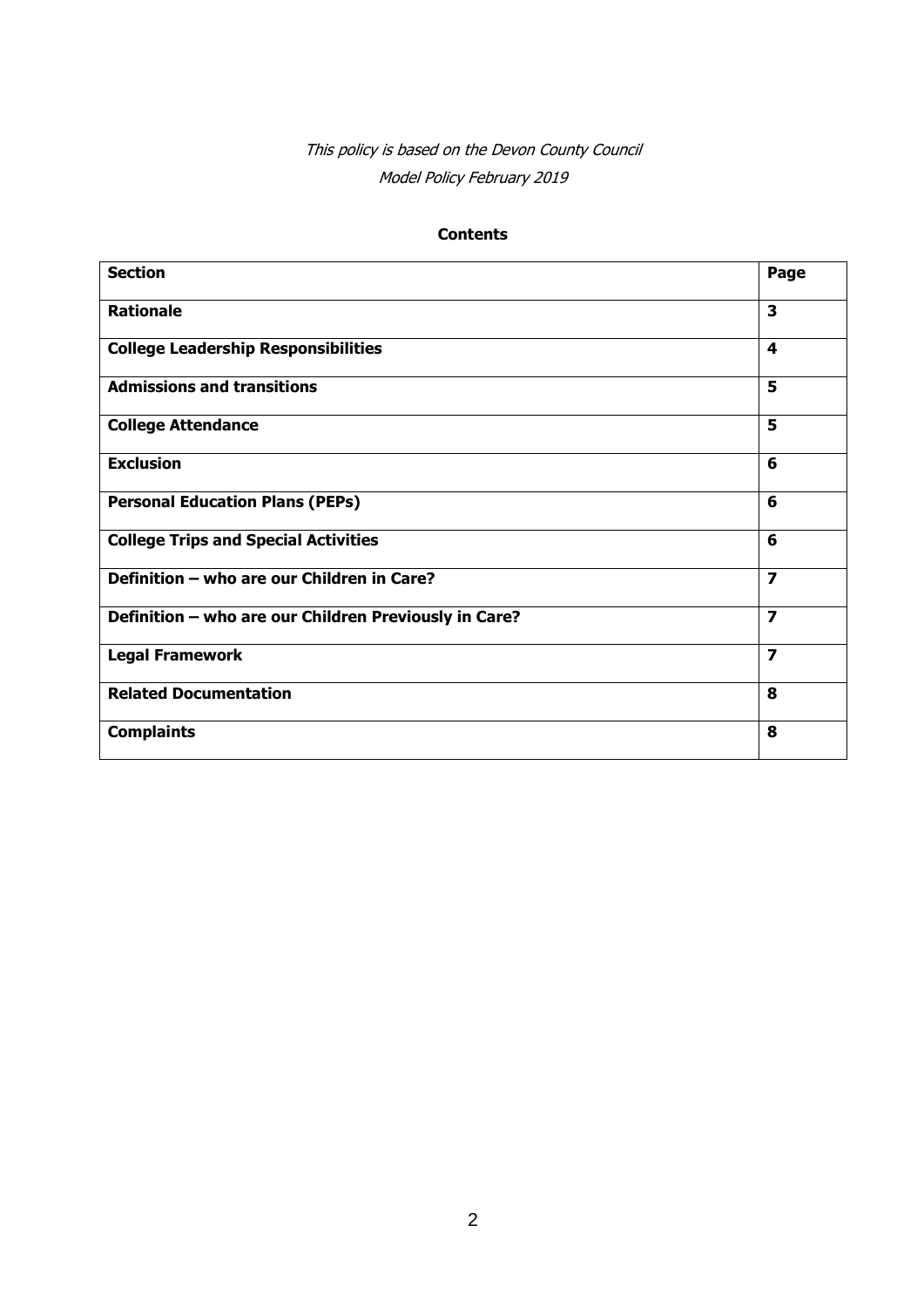### **Rationale**

At Honiton Community College we believe that all Children in Care, and those previously in care, should have equitable access to excellent educational provision and achieve at a similar level to all Devon children. As a community we aim to be champions for Children in Care and take a proactive approach to support their success, recognising that we have a vital role to play in promoting their educational achievement and social and emotional development. To do this we commit to:

Ø Ensuring that Personal Education Plan is up-to-date and of a high standard;

Ø Supporting Children in Care to raise their aspirations and ambition;

Ø Giving children and young people a sense of the control they have over their own lives;

Ø Ensuring that the Designated Teacher contributes to the deeper understanding of everyone in the College who may be to be involved in supporting Children in Care to achieve, so that each staff member keeps Children in Care in mind;

Ø Fostering positive attitudes and behaviours;

Ø Providing continuity and 'normality' for those who may have been subject to emotional distress, abuse and disruption;

Ø Ensuing that they have a trusted adult who they feel they can go to for support during the College day;

Ø Ensuring they have the best provision the College can offer to help them make good progress in all areas;

Ø Working closely with the Virtual College, Carers and Social Workers;

Ø Ensuring a whole College ethos in which all staff understand their responsibility in supporting the role of Corporate Parent;

Ø Providing a safe and secure environment, which values education and believes in the abilities and potential of all children;

Ø Bringing the educational attainments of our Children in Care in line with those of their peers;

Ø Making sure that Children in Care have access to education appropriate to their age and ability. This includes access to a broad and balanced curriculum;

Ø Balancing high levels of support with challenge and high expectation to ensure rapid progress;

Ø Having a Designated Teacher (DT) for Children in Care who will act as their advocate and coordinate support for them, liaising with Carers, parents (as appropriate) and Social Workers on a wide variety of educational and Care issues;

Ø Working alongside the Social Worker, PEP Coordinator, Area Learning Advocate and other professionals to ensure that each Child in Care has a current, good quality Personal Education Plan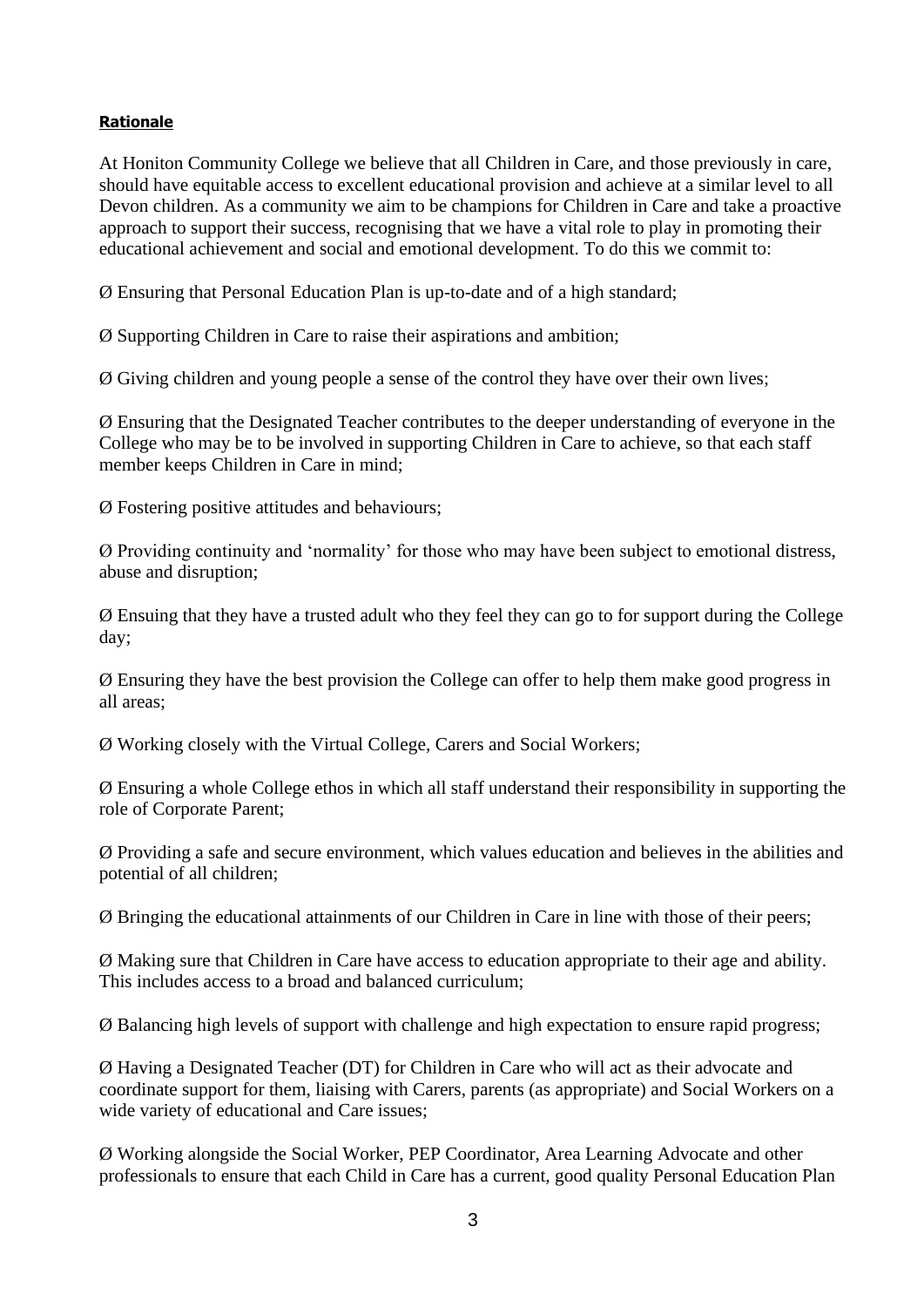(PEP) in place which includes challenging, curriculum-based targets and numerical progress targets and is an effective tool which supports the young person and helps them make excellent progress;

Ø Ensuring that Pupil Premium Plus funding is used to provide additional, personalised support as identified in the Personal Education Plan;

Ø Closely monitoring each child's attendance and academic progress, working and sharing information in a timely manner with the Virtual College to help ensure each child achieves the best possible educational outcomes;

Ø Ensuring there is a well-planned and coordinated approach to meet the child's educational and social needs, for example, whether potentially disruptive changes in College can be prevented;

Ø Planning for future transitions effectively including planning for transport.

### **College Leadership Responsibilities**

Ø Nominate a College Governor to meet regularly with the Designated Teacher, to ensure that the needs of Children in Care in the College are taken into account at a College leadership level and to support the Designated Teacher;

Ø Support the Designated Teacher in carrying out their role by making time available and ensuring that they attend training to support Children in Care;

Ø Support the child to engage fully in planning and decision making;

Ø Liaise closely with the Virtual College, Carers, parents (if appropriate) and the child's Social Worker on a variety of issues, including homework, kit and equipment required;

Ø Share positive messages about behaviour and achievement;

Ø Have a clear understanding about the role and responsibility of staff in relation to the child and the roles and responsibilities of the other professionals involved;

Ø Share positive perceptions and high expectations of the child with other professionals but especially with the child;

Ø Be aware of, and sensitive to, the appropriate role of the parents;

Ø Ensure that requests from the LA for statistical or other information held by the College are completed and returned on time, to comply with statutory obligations;

Ø Encourage each of our Children in Care to access out of hours learning activities realising the positive impact this could have on their self-esteem and learning.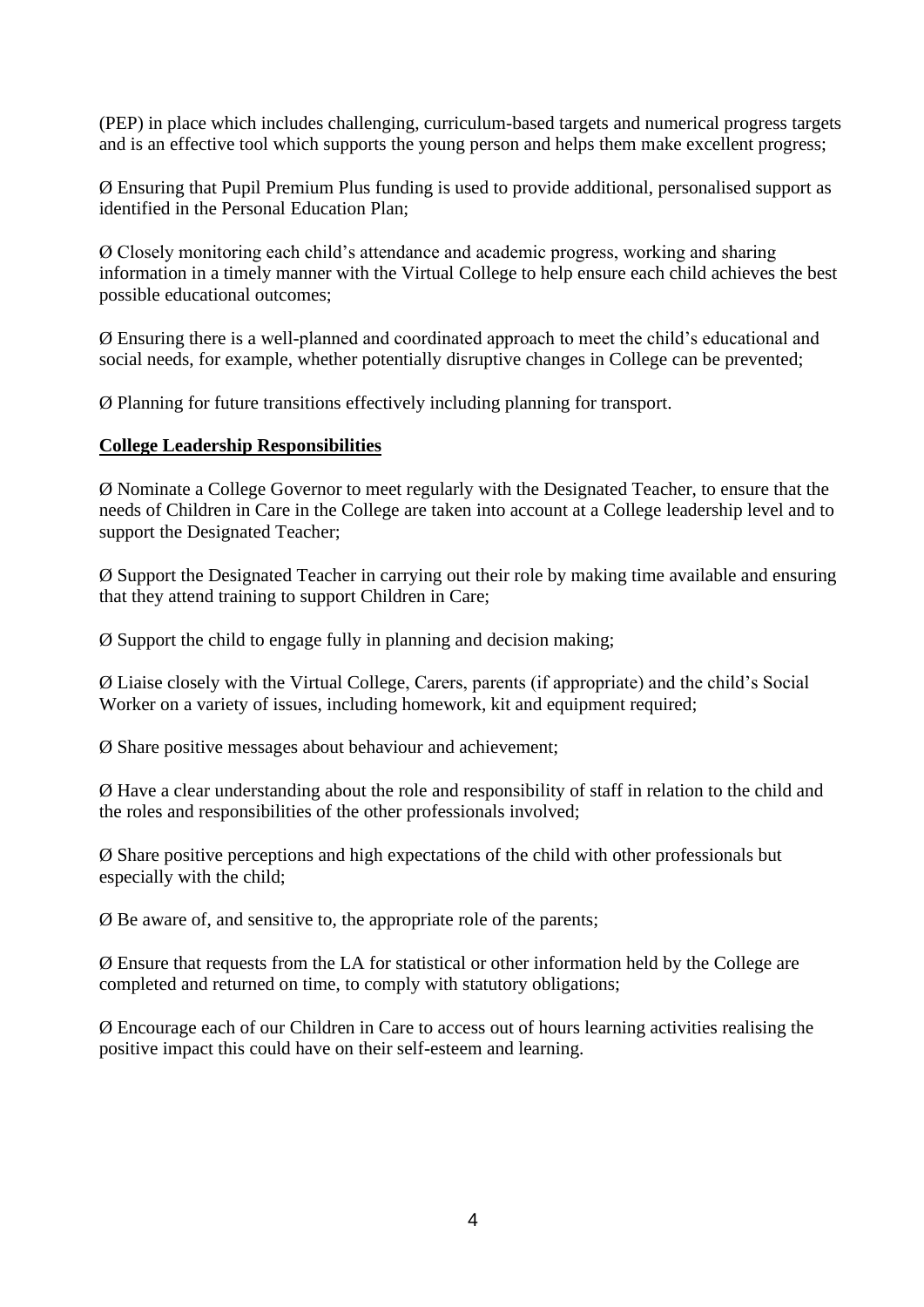## **Admissions and Transitions**

We will:

Ø Prioritise the admission of Children in Care, and those who have been adopted or who have a Special Guardianship Order, within our own Admissions procedures in order to admit students without delay, recognising the importance of re-establishing College stability for Children in Care;

Ø Arrange a Planning for Success meeting as outlined in the Devon County Council Protocol for Supporting Children in Care in Colleges;

Ø Ensure that all Children in Care meet the Designated Teacher regularly who will identify any relevant issues, academic or pastoral;

Ø Ensure a warm welcome to our College by providing appropriate induction for all Children in Care, following the Protocol for supporting Children in Care in Colleges so that there is a smooth and successful transition which includes Carers and parents where appropriate;

Ø Meet with the Area Learning Advocate to make sure that on admission or transfer all relevant information records are obtained at the outset;

Ø Forward appropriate documents, in a timely fashion, to any receiving College at the point of transition (where the receiving College is made known) including organising transition meetings where needed;

Ø Make every effort to provide continuity of schooling and educational experience;

Ø Where appropriate, ensure that Children in Care receive timely and high-quality advice and guidance to support the transition into Post-16 provision;

Ø Liaise with Carers, previous Colleges and other professionals to help to effectively manage transitions;

Ø We recognise that Children in Care often need higher levels of transition support and will use the Devon County Council Transition Guidance and provide children and young people with the Transition Booklet.

# **Attendance (Associated Policy: Virtual School Attendance Policy)**

We will:

Ø Promote the attendance of Children in Care, and where the attendance for a Child in Care becomes a concern and falls below 95%, inform the Virtual School and work with them and the EWO to improve attendance;

Ø Implement a first day of absence procedure for all Children in Care whose attendance falls below 95%;

Ø Inform the Carer / Area Learning Advocate / Education Welfare Service / Social Worker / Parents (if appropriate) if there are any concerns about attendance;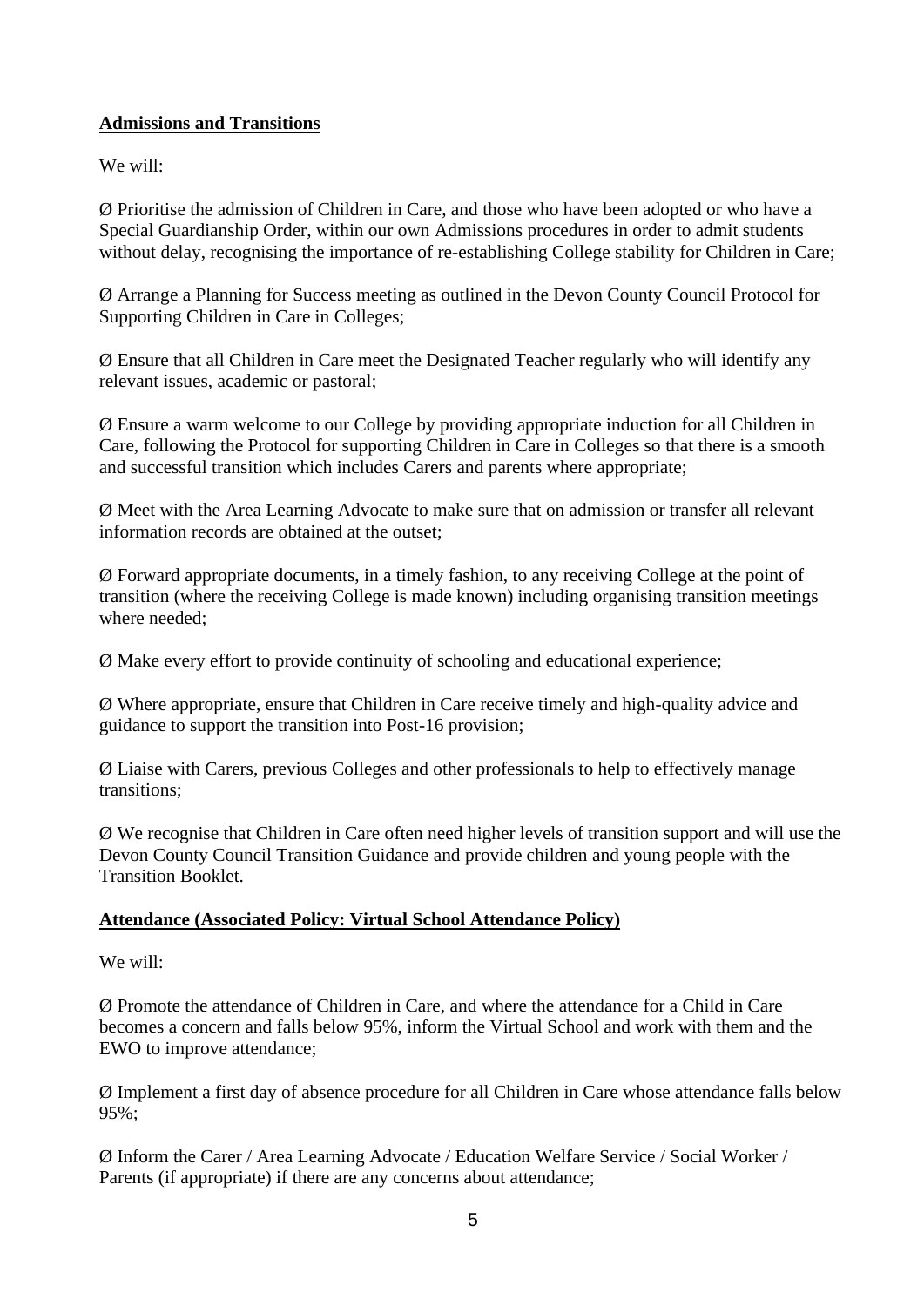Ø Make attendance a priority in any education meeting, celebrating success and setting realistic targets if it is a concern.

### **Exclusion (also see our Behaviour Policy)**

We recognise that the challenging behaviour of some Children in Care and those previously in Care is strongly related to traumatic life experiences.

We will:

Ø Aim to use alternatives to exclusion as a sanction for Children in Care, for example restorative approaches and the Relational Support Plan;

Ø Inform the Virtual School as soon as there is an exclusion or a risk of exclusion;

Ø Actively follow the DCC Protocol for Supporting Children in Care in Colleges;

Ø Engage with interventions provided by the Virtual School and the Educational Psychology Service to avoid exclusion, such as the REDS (Reducing Exclusions in Devon Schools) programme.

## **Personal Education Plans (PEPs) and Personal Education Allowance (PEA)**

We will:

Ø Hold a PEP meeting each term for every Child in Care that involves the Social Worker, Foster Carers, child and parent (if appropriate). Additional attendees may include Careers South West, Educational Psychologist, Education Welfare Officer, Area Learning Advocate, PEPCo etc;

Ø Ensure that the views of the child are central to the PEP meeting and encourage them to attend;

Ø Ensure that PEP is of a high quality for each child and includes appropriate targets;

Ø Make certain that following the writing of a PEP, any educational recommendations in the PEP will be shared with all appropriate staff, in order that all our Children in Care have the opportunity to fulfil and achieve the targets set;

Ø Ensure that Pupil Premium Plus funding is carefully targeted to improve the educational outcomes of the Child in Care and used as identified in the Personal Education Plan;

Ø Make or support applications for a Personal Education Allowance (PEA) eg. those who are at risk of under-achieving academically or for extra-curricular activities through discussions at PEP meetings;

# **College Trips and Special Activities**

We aim to ensure that Children in Care enjoy as many extra-curricular opportunities as possible by reserving places for them on trips or enrichment activities for which they are eligible.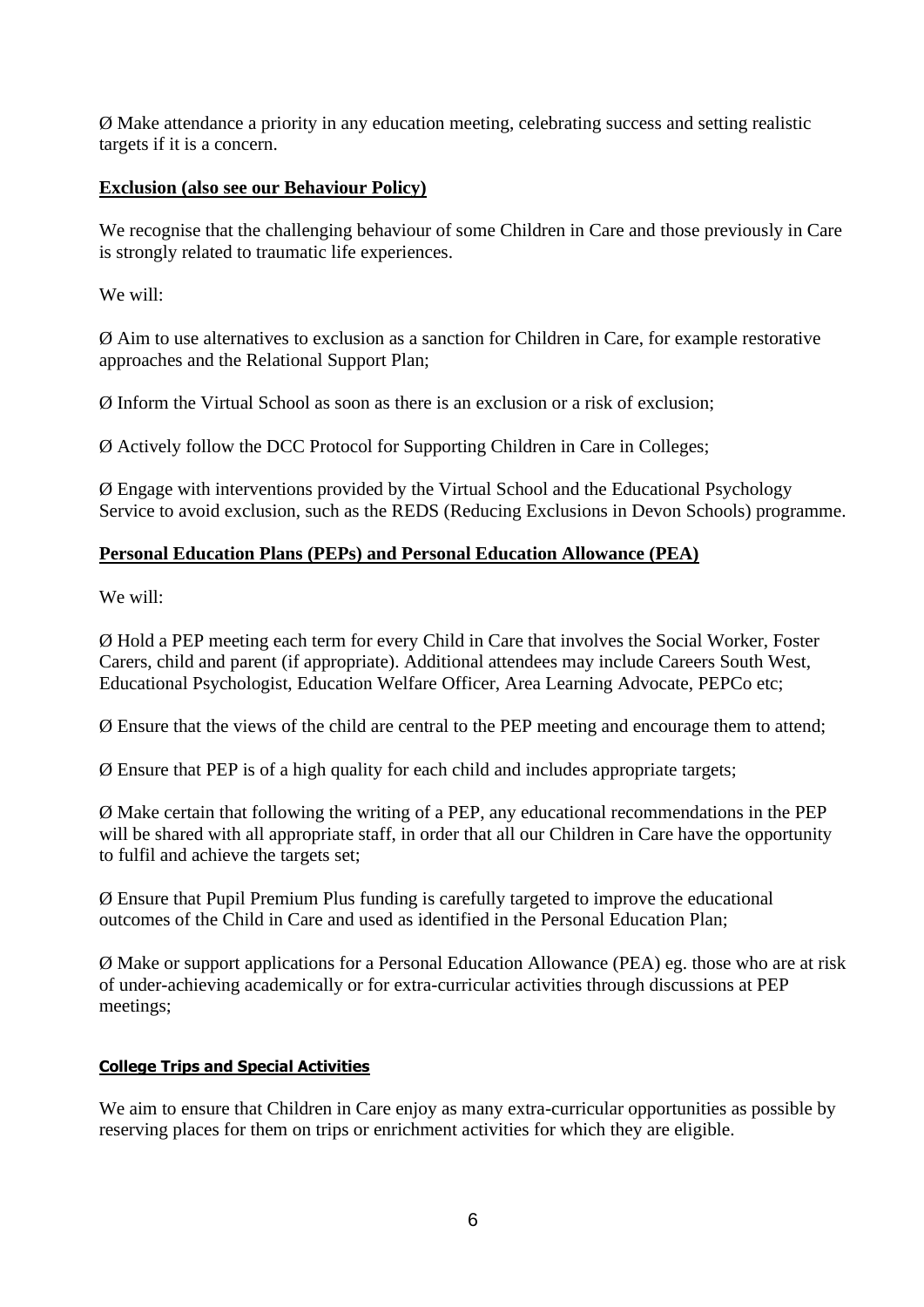#### **Definition: Who are our Children in Care?**

Most Children in Care will be living in foster homes but a smaller number may be in a children's home, living with a relative or even be placed back at home with their parent(s) sharing parental responsibility with the Local Authority.

Under the Children Act 1989, a child is in the Care of the Local Authority if he or she is provided with accommodation for more than 24 hours by the Authority. This includes the following:

(a) Children who are accommodated by the Local Authority under a voluntary agreement with their parents;

(b) Children who are the subject of a Care Order or Interim Care Order;

(c) Children who are the subject of Emergency Orders for the protection of the child.

### **Definition: Who are our Children Previously in Care?**

Ø A Previously Looked After Child is one who is no longer looked after in England and Wales because he/she is the subject of an Adoption, Special Guardianship Order or Child Arrangements Order which includes arrangements as to with whom the child is to live, or when the child is to live with any person, or has been Adopted from state care outside England or Wales and;

A child is in 'state care' outside England and Wales if he/she is in the Care of, or accommodated by, a public authority, a religious organisation or any other organisation, the sole or main purpose of which, is to benefit society.

### **Legal Framework**

Ø From 1 September 2009 all Governing Bodies were required under the Childrens and Young Persons Act of 2008, to appoint a Designated Teacher to promote the educational achievement of Children in Care;

Ø The Families Act of 2014 also required all Local Authorities to appoint a Virtual College Headteacher to ensure that the educational achievement of Children in Care was seen as a priority and to ensure arrangements were in place to improve their educational outcomes;

Ø Previous legislation and guidance from the Department for Children, Colleges and Families (DCSF), Department for Education (DfE) and the Department of Health (DH) requires Colleges to have effective policies for supporting and promoting the education of Children in Care;

Ø The 2018 Statutory Guidance for Colleges and Local Authorities which extended some responsibilities to Children Previously in Care. These responsibilities are not as extensive as those for Children in Care but the expectation is that there is a Designated Teacher and the likelihood is that it would be the same person as for Children in Care.